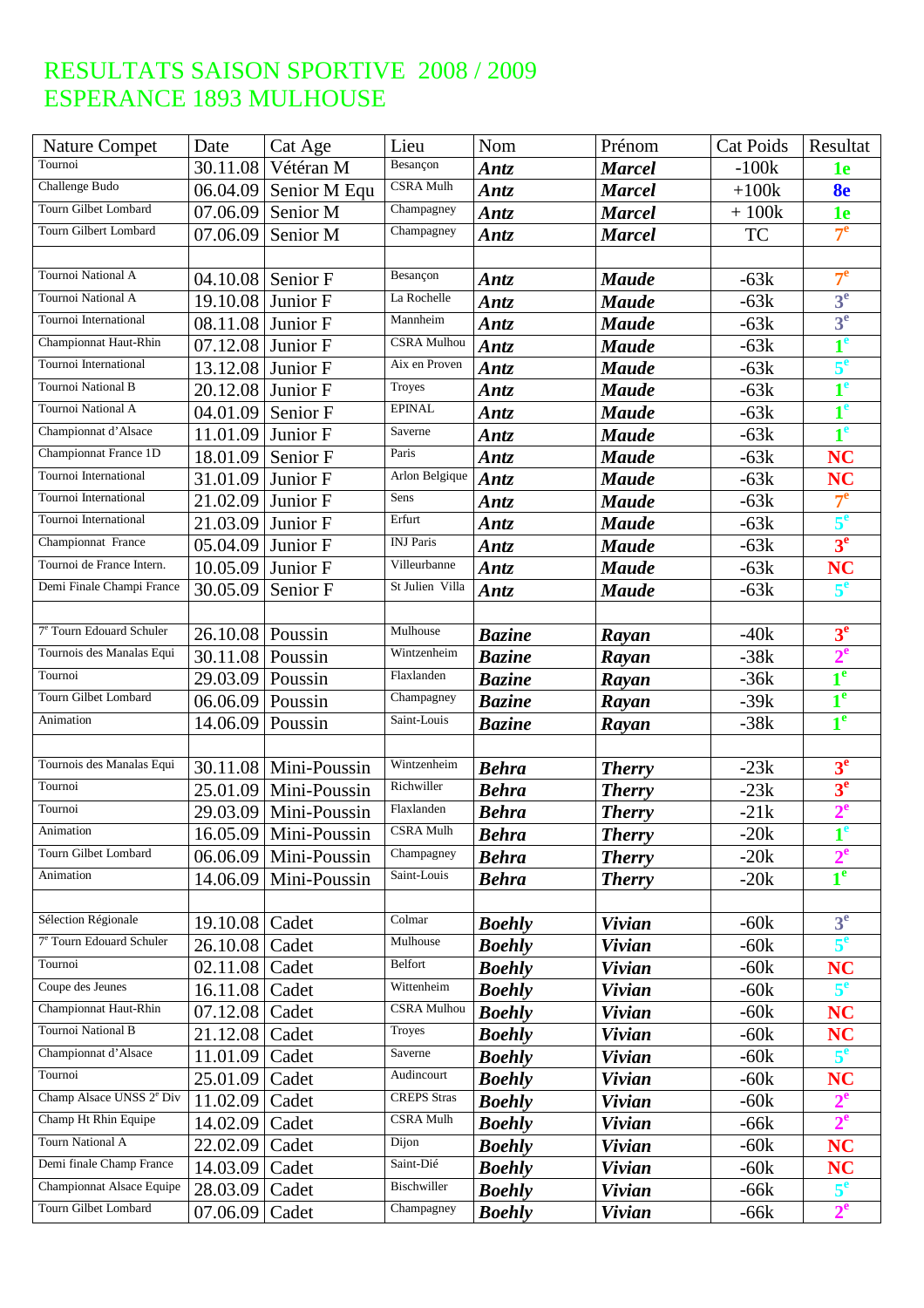| <b>Nature Compet</b>                 | Date     | Cat Age             | Lieu                          | Nom             | Prénom         | <b>Cat Poids</b> | Resultat         |
|--------------------------------------|----------|---------------------|-------------------------------|-----------------|----------------|------------------|------------------|
| Sélection Régionale                  | 19.10.08 | Cadet               | Colmar                        | <b>Bohn</b>     | <b>Steven</b>  | $-73k$           | 5 <sup>e</sup>   |
| Kata                                 | 24.10.08 | Cadet               | CSRA Mulh                     | <b>Bohn</b>     | <b>Steven</b>  | $-73k$           | Reçu             |
| 7 <sup>e</sup> Tourn Edouard Schuler | 26.10.08 | Cadet               | Mulhouse                      | <b>Bohn</b>     | <b>Steven</b>  | $-73k$           | 5 <sup>e</sup>   |
| Tournoi                              | 02.11.08 | Cadet               | <b>Belfort</b>                | <b>Bohn</b>     | <b>Steven</b>  | $-73k$           | 3 <sup>e</sup>   |
| Coupe des Jeunes                     | 16.11.08 | Cadet               | Wittenheim                    | <b>Bohn</b>     | <b>Steven</b>  | $-73k$           | 2 <sup>e</sup>   |
| Championnat Haut-Rhin                | 07.12.08 | Cadet               | <b>CSRA Mulhou</b>            | <b>Bohn</b>     | <b>Steven</b>  | $-73k$           | 1 <sup>e</sup>   |
| <b>Tournoi National B</b>            | 21.12.08 | Cadet               | Troyes                        | <b>Bohn</b>     | <b>Steven</b>  | $-73k$           | NC               |
| Championnat d'Alsace                 | 11.01.09 | Cadet               | Saverne                       | <b>Bohn</b>     | <b>Steven</b>  | $-73k$           | $5^e$            |
| Champ Ht Rhin Equipe                 | 14.02.09 | Cadet               | $\overline{\text{CSRA}}$ Mulh | <b>Bohn</b>     | <b>Steven</b>  | $+73k$           | $2^e$            |
| <b>Tourn National A</b>              | 22.02.09 | Cadet               | Dijon                         | <b>Bohn</b>     | <b>Steven</b>  | $-73k$           | <b>NC</b>        |
| Championnat Alsace Equipe            | 28.03.09 | Cadet               | Bischwiller                   | <b>Bohn</b>     | <b>Steven</b>  | $+73k$           | 5 <sup>e</sup>   |
| $1er$ Dan                            | 18.04.09 | Cadet               | <b>Euronef Mulh</b>           | <b>Bohn</b>     | <b>Steven</b>  | $-73k$           | Recu             |
| Tournoi                              | 25.04.09 | Cadet               | Alkirch                       | <b>Bohn</b>     | <b>Steven</b>  | $-73k$           | 3 <sup>e</sup>   |
| Tournoi National Equipe              | 01.05.09 | Cadet               | Besançon                      | <b>Bohn</b>     | <b>Steven</b>  | $+73k$           | $5^e$            |
|                                      |          |                     |                               |                 |                |                  |                  |
| 7 <sup>e</sup> Tourn Edouard Schuler | 26.10.08 | Cadet               | Mulhouse                      | <b>Bohrer</b>   | <b>Anthony</b> | $-46k$           | $2^e$            |
| Tournoi                              | 02.11.08 | Cadet               | <b>Belfort</b>                | <b>Bohrer</b>   | <b>Anthony</b> | $-46k$           | 3 <sup>e</sup>   |
| Coupe des Jeunes                     | 16.11.08 | Cadet               | Wittenheim                    | <b>Bohrer</b>   | <b>Anthony</b> | $-46k$           | 3 <sup>e</sup>   |
| Tournoi                              | 30.11.08 | Cadet               | Besançon                      | <b>Bohrer</b>   | <b>Anthony</b> | $-46k$           | 3 <sup>e</sup>   |
| Championnat Haut-Rhin                | 07.12.08 | Cadet               | <b>CSRA Mulhou</b>            | <b>Bohrer</b>   | <b>Anthony</b> | $-46k$           | $5^e$            |
| <b>Tournoi National B</b>            | 21.12.08 | Cadet               | Troyes                        | <b>Bohrer</b>   | <b>Anthony</b> | $-46k$           | <b>NC</b>        |
| Championnat d'Alsace                 | 11.01.09 | Cadet               | Saverne                       | <b>Bohrer</b>   | <b>Anthony</b> | $-46k$           | <b>NC</b>        |
| Tournoi                              | 25.01.09 | Cadet               | Audincourt                    | <b>Bohrer</b>   | <b>Anthony</b> | $-46k$           | <b>NC</b>        |
|                                      |          |                     |                               |                 |                |                  |                  |
| Tournoi                              | 29.03.09 | Benjamine           | Flaxlanden                    | <b>Bohrer</b>   | <b>Elodie</b>  | $-40k$           | 1 <sup>e</sup>   |
|                                      |          |                     |                               |                 |                |                  |                  |
| Tournoi                              |          | $02.11.08$ Minime F | <b>Belfort</b>                | <b>Bohrer</b>   | <b>Océane</b>  | $-40k$           | <b>NC</b>        |
| Tournoi                              | 30.11.08 | Minime F            | Besançon                      | <b>Bohrer</b>   | <b>Océane</b>  | $-36k$           | <b>NC</b>        |
|                                      |          |                     |                               |                 |                |                  |                  |
| Tournoi                              |          | 02.11.08 Benjamine  | Belfort                       | <b>Bohrer</b>   | Sophie         | $-28k$           | $2^e$            |
| Tournoi                              |          | 29.03.09 Benjamine  | Flaxlanden                    | <b>Bohrer</b>   | <b>Sophie</b>  | $-32k$           | 3 <sup>e</sup>   |
|                                      |          |                     |                               |                 |                |                  |                  |
| Tournoi                              | 02.11.08 | Cadet               | Belfort                       |                 | <b>Mouslim</b> | $-46k$           | 5 <sup>e</sup>   |
|                                      |          |                     |                               | <b>Bougriou</b> |                |                  |                  |
| 7 <sup>e</sup> Tourn Edouard Schuler | 26.10.08 | Benjamin            | Mulhouse                      | <b>Bougriou</b> | <b>Naoufel</b> | $-36k$           | $5^{\mathrm{e}}$ |
| Tournoi                              | 29.03.09 | Benjamin            | Flaxlanden                    | <b>Bougriou</b> | <b>Naoufel</b> | $-30k$           | 1 <sup>e</sup>   |
|                                      |          |                     |                               |                 |                |                  |                  |
|                                      |          |                     |                               |                 |                |                  |                  |
|                                      |          |                     |                               |                 |                |                  |                  |
|                                      |          |                     |                               |                 |                |                  |                  |
|                                      |          |                     |                               |                 |                |                  |                  |
|                                      |          |                     |                               |                 |                |                  |                  |
|                                      |          |                     |                               |                 |                |                  |                  |
|                                      |          |                     |                               |                 |                |                  |                  |
|                                      |          |                     |                               |                 |                |                  |                  |
|                                      |          |                     |                               |                 |                |                  |                  |
|                                      |          |                     |                               |                 |                |                  |                  |
|                                      |          |                     |                               |                 |                |                  |                  |
|                                      |          |                     |                               |                 |                |                  |                  |
|                                      |          |                     |                               |                 |                |                  |                  |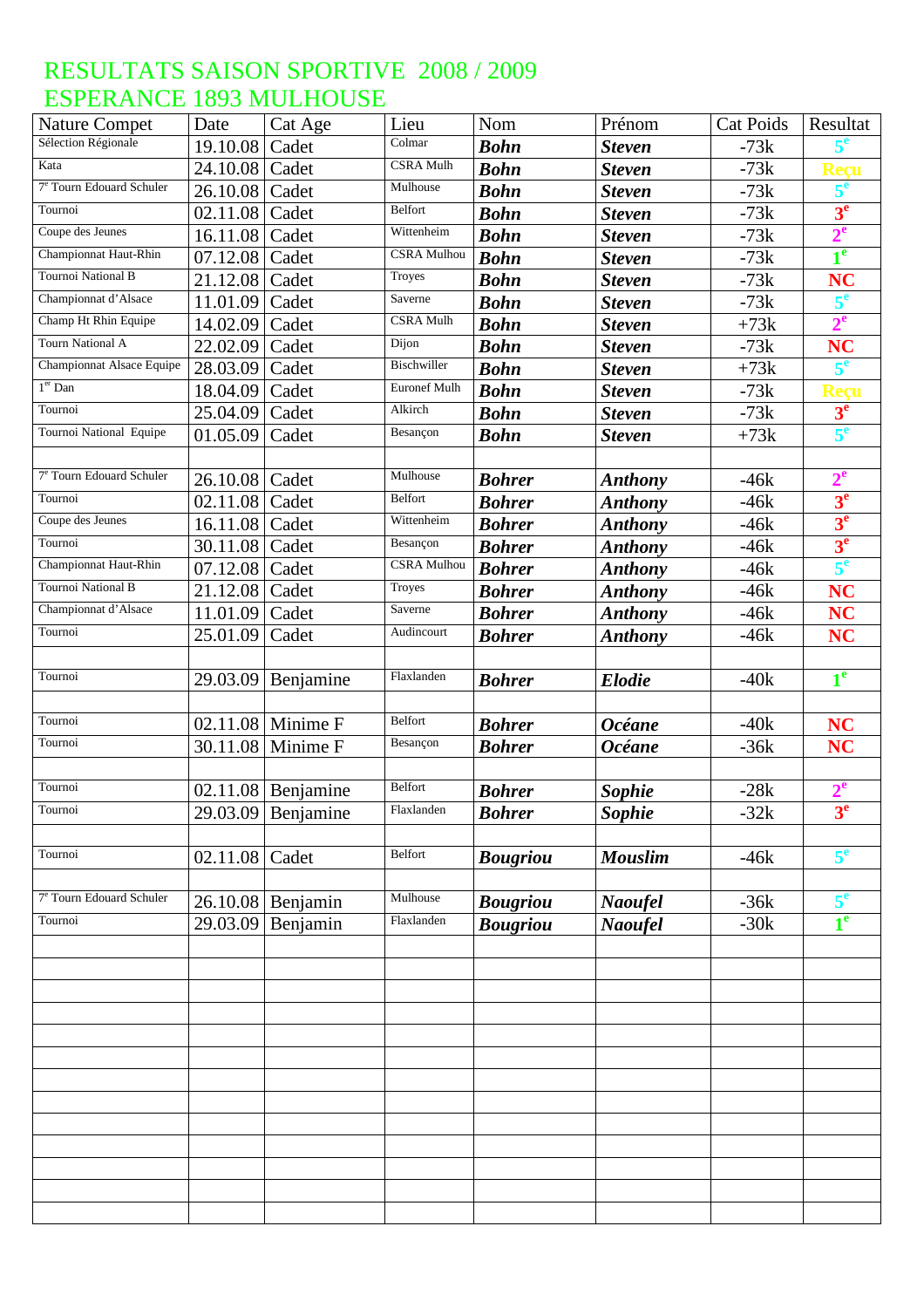| <b>Nature Compet</b>                 | Date                  | Cat Age              | Lieu               | Nom                            | Prénom           | <b>Cat Poids</b> | Resultat       |
|--------------------------------------|-----------------------|----------------------|--------------------|--------------------------------|------------------|------------------|----------------|
| Sélection Régionale                  | 19.10.08              | Cadet                | Colmar             | <b>Boukail</b>                 | <b>Soufiane</b>  | $-55k$           | 1 <sup>e</sup> |
| 7 <sup>e</sup> Tourn Edouard Schuler | 26.10.08              | Cadet                | Mulhouse           | <b>Boukail</b>                 | <b>Soufiane</b>  | $-55k$           | 1 <sup>e</sup> |
| Tournoi                              | 02.11.08              | Cadet                | Belfort            | <b>Boukail</b>                 | <b>Soufiane</b>  | $-55k$           | 1 <sup>e</sup> |
| Tournoi National A                   | 15.11.08              | Cadet                | Forges/l/Eaux      | <b>Boukail</b>                 | <b>Soufiane</b>  | $-55k$           | <b>NC</b>      |
| Coupe des Jeunes                     | 16.11.08              | Cadet                | Wittenheim         | <b>Boukail</b>                 | <b>Soufiane</b>  | $-55k$           | 1 <sup>e</sup> |
| Champ d'Alsace UNSS                  | 26.11.08              | Cadet                | <b>CREPS</b> Stras | <b>Boukail</b>                 | <b>Soufiane</b>  | $-55k$           | $1^e$          |
| Tournoi                              | 30.11.08              | Cadet                | Besançon           | <b>Boukail</b>                 | <b>Soufiane</b>  | $-55k$           | 1 <sup>e</sup> |
| <b>Tournoi National B</b>            | 21.12.08              | Cadet                | Troyes             | <b>Boukail</b>                 | <b>Soufiane</b>  | $-55k$           | 3 <sup>e</sup> |
| Championnat d'Alsace                 | 11.01.09              | Cadet                | Saverne            | <b>Boukail</b>                 | <b>Soufiane</b>  | $-55k$           | $1^e$          |
| <b>Championnat France UNSS</b>       | 25.01.09              | Cadet                | Chatellerault      | <b>Boukail</b>                 | <b>Soufiane</b>  | $-55k$           | <b>NC</b>      |
| Champ Ht Rhin Equipe                 | 14.02.09              | Cadet                | CSRA Mulh          | <b>Boukail</b>                 | <b>Soufiane</b>  | $-55k$           | 2 <sup>e</sup> |
| <b>Tourn National A</b>              | 22.02.09              | Cadet                | Dijon              | <b>Boukail</b>                 | <b>Soufiane</b>  | $-55k$           | <b>NC</b>      |
| Demi finale Champ France             | 14.03.09              | Cadet                | Saint-Dié          | <b>Boukail</b>                 | <b>Soufiane</b>  | $-55k$           | 9e             |
| Championnat Alsace Equipe            | 28.03.09              | Cadet                | Bischwiller        | <b>Boukail</b>                 | <b>Soufiane</b>  | $-60k$           | 5 <sup>e</sup> |
| Tournoi                              | 25.04.09              | Cadet                | Alkirch            | <b>Boukail</b>                 | <b>Soufiane</b>  | $-60k$           | $1^e$          |
| Tournoi National Equipe              | 01.05.09              | Cadet                | Besançon           | <b>Boukail</b>                 | <b>Soufiane</b>  | $-55k$           | 5 <sup>e</sup> |
| Kata 1edan                           | 12.06.09              | Cadet                | <b>CSRA Mulh</b>   | <b>Boukail</b>                 | <b>Soufiane</b>  | $-60k$           | Reçu           |
|                                      |                       |                      |                    |                                |                  |                  |                |
| 7 <sup>e</sup> Tourn Edouard Schuler |                       | $26.10.08$ Benjamine | Mulhouse           | <b>Burger</b>                  | <b>Charlotte</b> | $-44k$           | 3 <sup>e</sup> |
| Tournoi                              | $\overline{0}1.11.08$ | Benjamine            | Belfort            | <b>Burger</b>                  | <b>Charlotte</b> | $-44k$           | 2 <sup>e</sup> |
| Coupe des Jeunes                     | 15.11.08              | Benjamine            | Wittenheim         | <b>Burger</b>                  | <b>Charlotte</b> | $-44k$           | $2^e$          |
| Tournoi                              | 30.11.08              | Benjamine            | Besançon           | <b>Burger</b>                  | <b>Charlotte</b> | $-44k$           | <b>NC</b>      |
| Tournoi                              | 28.12.08              | Benjamine            | Valentigney        | <b>Burger</b>                  | <b>Charlotte</b> | $-44k$           | 3 <sup>e</sup> |
| Tournoi                              | 25.01.09              | Benjamine            | Richwiller         | <b>Burger</b>                  | <b>Charlotte</b> | $-48k$           | $2^e$          |
| <b>District Muluouse</b>             | 2008/09               | Benjamine            | CSRA Mulh          | <b>Burger</b>                  | <b>Charlotte</b> | $-44k$           | 1 <sup>e</sup> |
| Tournoi                              | 29.03.09              | Benjamine            | Flaxlanden         | <b>Burger</b>                  | <b>Charlotte</b> | $-44k$           | $2^e$          |
| Tournoi                              | 25.04.09              | Benjamine            | Alkirch            | <b>Burger</b>                  | <b>Charlotte</b> | $-44k$           | <b>6e</b>      |
| Criterium Régional                   | 31.05.09              | Benjamine            | Saint Louis        | <b>Burger</b>                  | <b>Charlotte</b> | $-48k$           | $5^e$          |
| Tourn Gilbet Lombard                 | 07.06.09              | Benjamine            | Champagney         | <b>Burger</b>                  | <b>Charlotte</b> | $-48k$           | $1^e$          |
|                                      |                       |                      |                    |                                |                  |                  |                |
|                                      |                       |                      |                    |                                |                  |                  |                |
| Tournoi                              | 25.01.09              | Benjamin             | Richwiller         | <b>Boukeloua</b>               | <b>Adem</b>      | $+66k$           | 3 <sup>e</sup> |
|                                      |                       |                      |                    |                                |                  |                  |                |
| Tournoi National A                   |                       | 04.10.08 Senior F    | Besançon           | <b>Dolega</b>                  | <b>Jennifer</b>  | $-52k$           | <b>NC</b>      |
| Tournoi National A                   | 19.10.08              | Junior F             | La Rochelle        | <b>Dolega</b>                  | <b>Jennifer</b>  | $-52k$           | <b>NC</b>      |
| Championnat Haut-Rhin                | 07.12.08 Junior F     |                      | <b>CSRA Mulhou</b> | <b>Dolega</b>                  | <b>Jennifer</b>  | $-52k$           | 1 <sup>e</sup> |
| Tournoi International                | 13.12.08              | Junior F             | Aix en Proven      | <b>Dolega</b>                  | <b>Jennifer</b>  | $-52k$           | <b>NC</b>      |
| Tournoi National B                   | 20.12.08              | Junior F             | Troyes             | <b>Dolega</b>                  | <b>Jennifer</b>  | $-52k$           | 5 <sup>e</sup> |
| Tournoi National A                   | 04.01.09              | Senior F             | <b>EPINAL</b>      | <b>Dolega</b>                  | <b>Jennifer</b>  | $-52k$           | $7^e$          |
| Championnat d'Alsace                 | 11.01.09              | Junior F             | Saverne            | <b>Dolega</b>                  | <b>Jennifer</b>  | $-52k$           | 1 <sup>e</sup> |
| Tournoi International                | 21.02.09              | Junior F             | Sens               | <b>Dolega</b>                  | <b>Jennifer</b>  | $-52k$           | <b>NC</b>      |
| Demi Finale Champ France             | 15.03.09              | Junior F             | Saint-Dié          |                                | <b>Jennifer</b>  | $-52k$           | 3 <sup>e</sup> |
| Championnat d'Alsace                 | 22.03.09              | Senior F             | Huningue           | <b>Dolega</b><br><b>Dolega</b> | <b>Jennifer</b>  | $-52k$           | 1 <sup>e</sup> |
| Championnat France                   |                       |                      | <b>INJ</b> Paris   |                                |                  |                  |                |
|                                      | 05.04.09              | Junior F             |                    | <b>Dolega</b>                  | Jennifer         | $-52k$           | <b>NC</b>      |
|                                      |                       |                      |                    |                                |                  |                  |                |
| Tournoi                              |                       |                      | Richwiller         |                                |                  |                  |                |
| Animation                            | 25.01.09              | Mini-Poussine        | <b>CSRA Mulh</b>   | <b>Engasser</b>                | <b>Shayna</b>    | $-27k$           | 3 <sup>e</sup> |
|                                      | 16.05.09              | Mini-Poussine        |                    | <b>Engasser</b>                | <b>Shayna</b>    | $-27k$           | 3 <sup>e</sup> |
|                                      |                       |                      |                    |                                |                  |                  |                |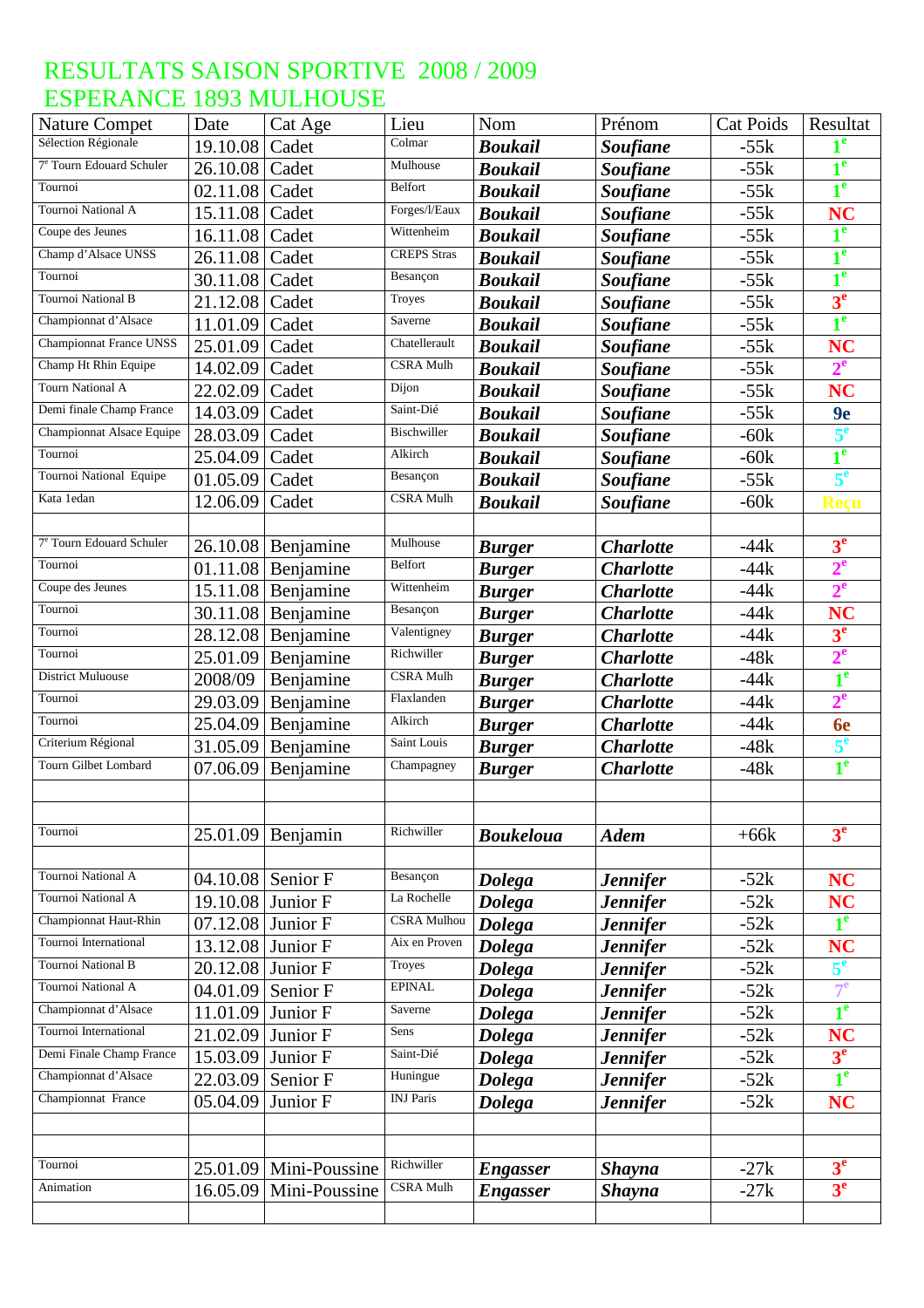| <b>Nature Compet</b>                 | Date               | Cat Age             | Lieu               | Nom           | Prénom           | <b>Cat Poids</b> | Resultat         |
|--------------------------------------|--------------------|---------------------|--------------------|---------------|------------------|------------------|------------------|
| Sélection Régionale                  | 19.10.08           | Cadet               | Colmar             | <b>Gaume</b>  | <b>Adrien</b>    | $-60k$           | $\mathbf{0^e}$   |
| 7 <sup>e</sup> Tourn Edouard Schuler | 26.10.08           | Cadet               | Mulhouse           | <b>Gaume</b>  | <b>Adrien</b>    | $-60k$           | $7^e$            |
| Tournoi                              | 02.11.08           | Cadet               | <b>Belfort</b>     | <b>Gaume</b>  | <b>Adrien</b>    | $-60k$           | 5 <sup>e</sup>   |
| Coupe des Jeunes                     | 16.11.08           | Cadet               | Wittenheim         | <b>Gaume</b>  | <b>Adrien</b>    | $-60k$           | 3 <sup>e</sup>   |
| Champ d'Alsace UNSS                  | 26.11.08           | Cadet               | <b>CREPS</b> Stras | <b>Gaume</b>  | <b>Adrien</b>    | $-60k$           | <b>NC</b>        |
| Tournoi                              | 30.11.08           | Cadet               | Besançon           | <b>Gaume</b>  | <b>Adrien</b>    | $-60k$           | 1 <sup>e</sup>   |
| Championnat Haut-Rhin                | 07.12.08           | Cadet               | <b>CSRA Mulhou</b> | <b>Gaume</b>  | <b>Adrien</b>    | $-60k$           | $7^e$            |
| Tournoi National B                   | 21.12.08           | Cadet               | <b>Troyes</b>      | <b>Gaume</b>  | <b>Adrien</b>    | $-60k$           | <b>NC</b>        |
| Tournoi                              | 28.12.08           | Cadet               | Valentigney        | <b>Gaume</b>  | <b>Adrien</b>    | $-60k$           | $2^e$            |
| Championnat d'Alsace                 | 11.01.09           | Cadet               | Saverne            | <b>Gaume</b>  | <b>Adrien</b>    | $-60k$           | 7 <sup>e</sup>   |
| Tournoi                              | 25.01.09           | Cadet               | Audincourt         | <b>Gaume</b>  | <b>Adrien</b>    | $-60k$           | <b>NC</b>        |
| Champ Alsace UNSS 2 <sup>e</sup> Div | 11.02.09           | Cadet               | <b>CREPS</b> Stras | <b>Gaume</b>  | <b>Adrien</b>    | $-60k$           | 3 <sup>e</sup>   |
| Champ Ht Rhin Equipe                 | 14.02.09           | Cadet               | CSRA Mulh          | <b>Gaume</b>  | <b>Adrien</b>    | $-60k$           | $2^e$            |
| Championnat Alsace Equipe            | 28.03.09           | Cadet               | Bischwiller        | <b>Gaume</b>  | <b>Adrien</b>    | $-66k$           | 5 <sup>e</sup>   |
| Tournoi                              | 25.04.09           | Cadet               | Alkirch            | <b>Gaume</b>  | <b>Adrien</b>    | $-60k$           | <b>NC</b>        |
| Tournoi National Equipe              | 01.05.09           | Cadet               | Besançon           | <b>Gaume</b>  | <b>Adrien</b>    | $-60k$           | $5^e$            |
|                                      |                    |                     |                    |               |                  |                  |                  |
| 7 <sup>e</sup> Tourn Edouard Schuler |                    | 26.10.08 Benjamin   | Mulhouse           | Giannuzzi     | <b>Bryan</b>     | $-34k$           | $7^e$            |
| Tournoi                              |                    | 01.11.08 Benjamin   | Belfort            | Giannuzzi     | <b>Bryan</b>     | $-34k$           | $2^e$            |
| Coupe des Jeunes                     |                    | $16.11.08$ Benjamin | Wittenheim         | Giannuzzi     | <b>Bryan</b>     | $-34k$           | 3 <sup>e</sup>   |
| Tournoi                              | 30.11.08           | Benjamin            | Besançon           | Giannuzzi     | <b>Bryan</b>     | $-34k$           | $2^e$            |
| Tournoi                              | 25.01.09           | Benjamin            | Richwiller         | Giannuzzi     | <b>Bryan</b>     | $-34k$           | $1^e$            |
| Champion. D'Alsace UNSS              | 28.01.09           | Benjamin            | <b>CREPS</b> Stras | Giannuzzi     | <b>Bryan</b>     | $-34k$           | $2^e$            |
| <b>District Muluouse</b>             | 2008/09            | Benjamin            | CSRA Mulh          | Giannuzzi     | <b>Bryan</b>     | $-30k$           | $1^e$            |
| Tournoi                              | 29.03.09           | Benjamin            | Flaxlanden         | Giannuzzi     | <b>Bryan</b>     | $-30k$           | 3 <sup>e</sup>   |
| Criterium Régional                   | 31.05.09           | Benjamin            | Saint Louis        | Giannuzzi     | <b>Bryan</b>     | $-32k$           | $1^e$            |
| Tourn Gilbet Lombard                 | 07.06.09           | Benjamin            | Champagney         | Giannuzzi     | <b>Bryan</b>     | $-30k$           | 3 <sup>e</sup>   |
|                                      |                    |                     |                    |               |                  |                  |                  |
| Tournois des Manalas Equi            | 30.11.08           | Poussin             | Wintzenheim        | <b>Laarid</b> | <b>Imad-Dine</b> | $+38k$           | $2^{\mathrm{e}}$ |
| Tournoi                              | 25.01.09 Poussin   |                     | Richwiller         | Laarid        | <b>Imad-Dine</b> | $-36k$           | 1 <sup>e</sup>   |
| Tournoi                              | 29.03.09 Poussin   |                     | Flaxlanden         | <b>Laarid</b> | <b>Imad-Dine</b> | $-36k$           | $2^e$            |
| Animation                            | 16.05.09 Poussin   |                     | CSRA Mulh          | <b>Laarid</b> | <b>Imad-Dine</b> | $-40k$           | $2^e$            |
| <b>Tourn Gilbet Lombard</b>          | $06.06.09$ Poussin |                     | Champagney         | <b>Laarid</b> | <b>Imad-Dine</b> | $-42k$           | 1 <sup>e</sup>   |
| Animation                            | 14.06.09 Poussin   |                     | Saint-Louis        | <b>Laarid</b> | <b>Imad-Dine</b> | $-38k$           | 3 <sup>e</sup>   |
|                                      |                    |                     |                    |               |                  |                  |                  |
| 7 <sup>e</sup> Tourn Edouard Schuler |                    | 26.10.08 Poussine   | Mulhouse           | Lamouchi      | Cendra           | $-28k$           | $2^e$            |
| Tournois des Manalas Equi            |                    | 30.11.08 Poussine   | Wintzenheim        | Lamouchi      | <b>Cendra</b>    | $-32k$           | $2^e$            |
| Tournoi                              |                    | 28.12.08 Poussine   | Valentigney        | Lamouchi      | <b>Cendra</b>    | $-32k$           | 3 <sup>e</sup>   |
| Tournoi                              |                    | 25.01.09 Poussine   | Richwiller         | Lamouchi      | Cendra           | $-30k$           | 2 <sup>e</sup>   |
| Tournoi                              | 29.03.09           | Poussine            | Flaxlanden         | Lamouchi      | Cendra           | $-30k$           | 3 <sup>e</sup>   |
| Tournoi                              |                    | 25.04.09 Poussine   | Alkirch            |               | Cendra           | $-30k$           | 3 <sup>e</sup>   |
| Animation                            |                    | Poussine            | <b>CSRA Mulh</b>   | Lamouchi      |                  | $-30k$           | $1^e$            |
| Animation                            | 16.05.09           |                     | Saint-Louis        | Lamouchi      | <b>Cendra</b>    |                  | 3 <sup>e</sup>   |
|                                      |                    | 14.06.09 Poussine   |                    | Lamouchi      | Cendra           | $-29k$           |                  |
|                                      |                    |                     |                    |               |                  |                  |                  |
|                                      |                    |                     |                    |               |                  |                  |                  |
|                                      |                    |                     |                    |               |                  |                  |                  |
|                                      |                    |                     |                    |               |                  |                  |                  |
|                                      |                    |                     |                    |               |                  |                  |                  |
|                                      |                    |                     |                    |               |                  |                  |                  |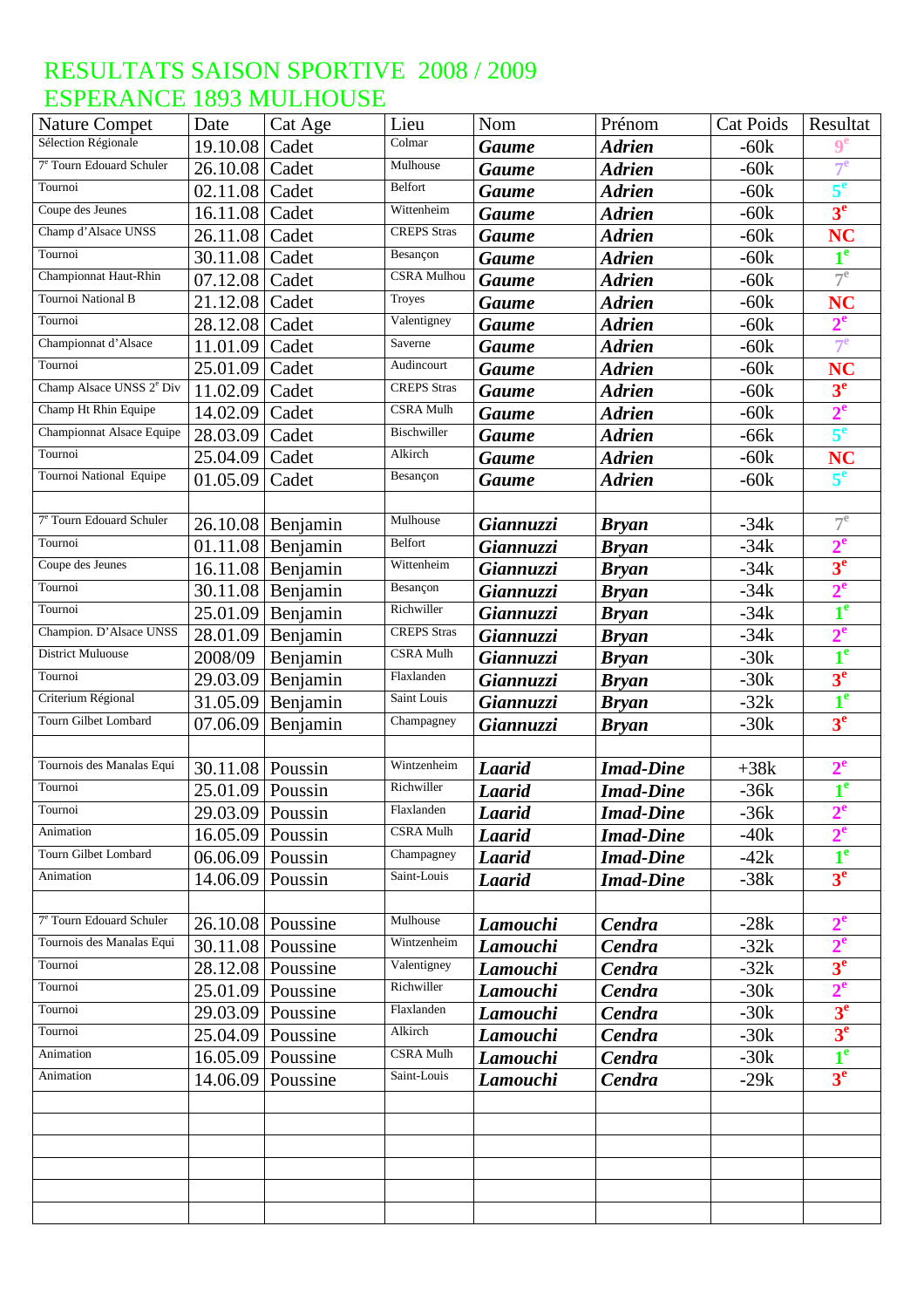| <b>Nature Compet</b>                 | Date               | Cat Age                            | Lieu               | Nom             | Prénom           | <b>Cat Poids</b> | Resultat       |
|--------------------------------------|--------------------|------------------------------------|--------------------|-----------------|------------------|------------------|----------------|
| 7 <sup>e</sup> Tourn Edouard Schuler |                    | 26.10.08 Benjamine                 | Mulhouse           | Lamouchi        | Kenza            | $-32k$           | <b>NC</b>      |
| Tournoi                              |                    | $02.11.08$ Benjamine               | Belfort            | Lamouchi        | Kenza            | $-32k$           | 4 <sup>e</sup> |
| Tournoi                              | 28.12.08           | Benjamine                          | Valentigney        | Lamouchi        | Kenza            | $-28k$           | 3 <sup>e</sup> |
| Tournoi                              | 25.01.09           | Benjamine                          | Richwiller         | Lamouchi        | Kenza            | $-32k$           | 2 <sup>e</sup> |
| <b>District Muluouse</b>             | 2008/09            | Benjamine                          | <b>CSRA Mulh</b>   | Lamouchi        | Kenza            | $-32k$           | 1 <sup>e</sup> |
| Tournoi                              | 29.03.09           | Benjamine                          | Flaxlanden         | Lamouchi        | Kenza            | $-32k$           | $2^e$          |
| Tournoi                              | 25.04.09           | Benjamine                          | Alkirch            | Lamouchi        | Kenza            | $-32k$           | 4 <sup>e</sup> |
| Tourn Gilbet Lombard                 | 07.06.09           | Benjamine                          | Champagney         | Lamouchi        | Kenza            | $-30k$           | 1 <sup>e</sup> |
|                                      |                    |                                    |                    |                 |                  |                  |                |
| Tournois des Manalas Eqi             |                    | 30.11.08 Mini-Poussin              | Wintzenheim        | Lusset          | <b>Christian</b> | $-28k$           | 3 <sup>e</sup> |
| Tournoi                              | 25.01.09           | Mini-Poussin                       | Richwiller         | Lusset          | <b>Christian</b> | $-25k$           | 1 <sup>e</sup> |
| Tournoi                              | 29.03.09           | Mini-Poussin                       | Flaxlanden         | Lusset          | <b>Christian</b> | $-29k$           | $1^e$          |
| Animation                            | 16.05.09           | Mini-Poussin                       | <b>CSRA Mulh</b>   | <b>Lusset</b>   | <b>Christian</b> | $-30k$           | $1^e$          |
| Tourn Gilbet Lombard                 | 06.06.09           | Mini-Poussin                       | Champagney         | Lusset          | <b>Christian</b> | $-30k$           | $2^e$          |
| Animation                            | 14.06.09           | Mini-Poussin                       | Saint-Louis        | Lusset          | <b>Christian</b> | $-30k$           | 1 <sup>e</sup> |
|                                      |                    |                                    |                    |                 |                  |                  |                |
| Tourn Gilbet Lombard                 | 07.06.09           | Senior M                           | Champagney         | Lusset          | <b>Eric</b>      | $+100k$          | 4 <sup>e</sup> |
| Tourn Gilbet Lombard                 | 07.06.09           | Senior M                           | Champagney         | Lusset          | <b>Eric</b>      | TC               | <b>NC</b>      |
|                                      |                    |                                    |                    |                 |                  |                  |                |
| 7 <sup>e</sup> Tourn Edouard Schuler |                    | 26.10.08 Minime M                  | Mulhouse           | <b>Menouer</b>  | <b>Mohamed</b>   | $-50k$           | <b>NC</b>      |
| Coupe des Jeunes                     | 16.11.08           | Minime M                           | Wittenheim         | <b>Menouer</b>  | <b>Mohamed</b>   | $-55k$           | <b>NC</b>      |
| Tournoi                              | 25.01.09           | Minime M                           | Richwiller         | <b>Menouer</b>  | <b>Mohamed</b>   | $-55k$           | <b>NC</b>      |
| Championnat Haut-Rhin                | 01.02.09           | Minime M                           | <b>CSRA Mulh</b>   | <b>Menouer</b>  | <b>Mohamed</b>   | $-55k$           | $7^e$          |
| District Muluouse                    | 20.08.09           | Minime M                           | <b>CSRA Mulh</b>   | <b>Menouer</b>  | <b>Mohamed</b>   | $-55k$           | 3 <sup>e</sup> |
|                                      |                    |                                    |                    |                 |                  |                  |                |
| Tournoi                              | $25.01.09$ Poussin |                                    | Richwiller         | <b>Monnier</b>  | <b>Bruno</b>     | $-27k$           | <b>NC</b>      |
|                                      |                    |                                    |                    |                 |                  |                  |                |
| Tournois des Manalas Equi            |                    | 30.11.08   Mini-Poussin            | Wintzenheim        | <b>Nadour</b>   | <b>Ilyas</b>     | $+33k$           | 3 <sup>e</sup> |
| Tournoi                              |                    | $25.01.09$ Mini-Poussin            | Richwiller         | <b>Nadour</b>   | <b>Ilyas</b>     | $-29k$           | 3 <sup>e</sup> |
| Tournoi                              |                    | 29.03.09 Mini-Poussin              | Flaxlanden         | <b>Nadour</b>   | <b>Ilyas</b>     | $-29k$           | $2^e$          |
| Animation                            |                    | $\overline{16.05.09}$ Mini-Poussin | <b>CSRA</b> Mulh   | <b>Nadour</b>   | <b>Ilyas</b>     | $-32k$           | 2 <sup>e</sup> |
| Animation                            | 14.06.09           | Mini-Poussin                       | Saint-Louis        | <b>Nadour</b>   | <i>Ilyas</i>     | $-32k$           | 1 <sup>e</sup> |
|                                      |                    |                                    |                    |                 |                  |                  |                |
| Tournoi                              | 30.11.08   Cadet   |                                    | Besançon           | Nessassi        | <b>Mohamed</b>   | $-50k$           | $1^e$          |
| Championnat Haut-Rhin                | 07.12.08           | Cadet                              | <b>CSRA Mulhou</b> | Nessassi        | <b>Mohamed</b>   | $-50k$           | $5^e$          |
| Championnat d'Alsace                 | 11.01.09           | Cadet                              | Saverne            | <b>Nessassi</b> | <b>Mohamed</b>   | $-50k$           | <b>NC</b>      |
|                                      |                    |                                    |                    |                 |                  |                  |                |
| Coupes du Haut-Rhin                  |                    | 23.12.08 Senior M                  | Wittenheim         | <b>Nicot</b>    | <b>Benjamin</b>  | $-81k$           | <b>NC</b>      |
| Coupes du Haut-Rhin                  | 23.12.08           | Senior M Equ                       | Wittenheim         | <b>Nicot</b>    | <b>Benjamin</b>  | $-81k$           | 3 <sup>e</sup> |
| Championnat Haut-Rhin                | 07.12.08           | Junior M                           | <b>CSRA</b> Mulhou | <b>Nicot</b>    | <b>Benjamin</b>  | $-81k$           | 5 <sup>e</sup> |
| Tournoi National B                   |                    | 20.12.08 Junior M                  | Troyes             | <b>Nicot</b>    | <b>Benjamin</b>  | $-81k$           | <b>NC</b>      |
| Championnat d'Alsace                 | 11.01.09           | Junior M                           | Saverne            | <b>Nicot</b>    | <b>Benjamin</b>  | $-81k$           | <b>NC</b>      |
| Challenge Budo                       | 06.04.09           | Senior M Equ                       | <b>CSRA Mulh</b>   | <b>Nicot</b>    | <b>Benjamin</b>  | $-81k$           | 8 <sup>e</sup> |
|                                      |                    |                                    |                    |                 |                  |                  |                |
|                                      |                    |                                    |                    |                 |                  |                  |                |
|                                      |                    |                                    |                    |                 |                  |                  |                |
|                                      |                    |                                    |                    |                 |                  |                  |                |
|                                      |                    |                                    |                    |                 |                  |                  |                |
|                                      |                    |                                    |                    |                 |                  |                  |                |
|                                      |                    |                                    |                    |                 |                  |                  |                |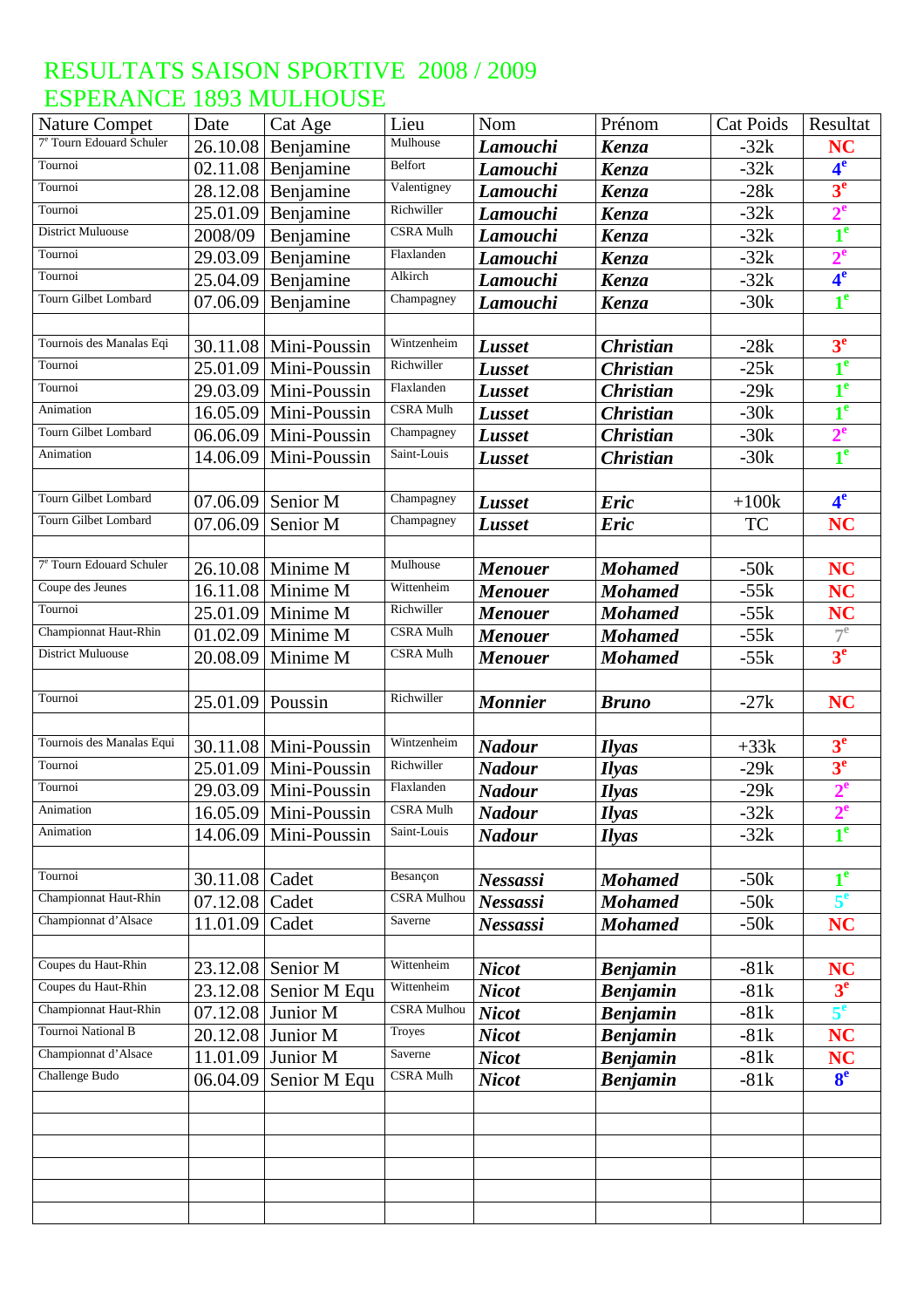| <b>Nature Compet</b>                 | Date             | Cat Age      | Lieu               | Nom            | Prénom           | <b>Cat Poids</b> | Resultat       |
|--------------------------------------|------------------|--------------|--------------------|----------------|------------------|------------------|----------------|
| Tournoi                              | 25.01.09         | Minime M     | Richwiller         | <b>Piault</b>  | <b>Florian</b>   | $-66k$           | 4 <sup>e</sup> |
|                                      |                  |              |                    |                |                  |                  |                |
| Coupes du Haut-Rhin                  | 23.12.08         | Senior M     | Wittenheim         | Rafald         | Dimitri          | $-90k$           | <b>NC</b>      |
| Coupes du Haut-Rhin                  | 23.12.08         | Senior M Equ | Wittenheim         | Rafald         | Dimitri          | $-90k$           | 3 <sup>e</sup> |
| Championnat Haut-Rhin                | 01.02.09         | Senior M     | <b>CSRA Mulh</b>   | Rafald         | Dimitri          | $-90k$           | <b>NC</b>      |
| Challenge Budo                       | 06.04.09         | Senior M Equ | <b>CSRA Mulh</b>   | Rafald         | Dimitri          | $-90k$           | 8 <sup>e</sup> |
| Tournoi                              | 25.04.09         | Senior M     | Alkirch            | Rafald         | Dimitri          | $-90k$           | 3 <sup>e</sup> |
|                                      |                  |              |                    |                |                  |                  |                |
| Coupes du Haut-Rhin                  | 23.12.08         | Senior M     | Wittenheim         | <b>Rothe</b>   | <b>Guillaume</b> | $-73k$           | <b>NC</b>      |
| Coupes du Haut-Rhin                  | 23.12.08         | Senior M Equ | Wittenheim         | <b>Rothe</b>   | <b>Guillaume</b> | $-73k$           | 3 <sup>e</sup> |
| Tournoi                              | 30.11.08         | Senior M     | Besançon           | <b>Rothe</b>   | <b>Guillaume</b> | $-73k$           | <b>NC</b>      |
| Tournoi National A                   | 04.01.09         | Senior M     | <b>EPINAL</b>      | <b>Rothe</b>   | <b>Guillaume</b> | $-73k$           | <b>NC</b>      |
| Championnat Haut-Rhin                | 01.02.09         | Senior M     | <b>CSRA Mulh</b>   | <b>Rothe</b>   | <b>Guillaume</b> | $-73k$           | <b>NC</b>      |
| Challenge Budo                       | 06.04.09         | Senior M Equ | CSRA Mulh          | <b>Rothe</b>   | <b>Guillaume</b> | $-73k$           | 8 <sup>e</sup> |
| Championnat Ht Rhin 3e Di            | 19.04.09         | Senior M     | <b>CSRA Mulh</b>   | <b>Rothe</b>   | <b>Guillaume</b> | $-73k$           | <b>NC</b>      |
| Tournoi                              | 25.04.09         | Senior M     | Alkirch            | <b>Rothe</b>   | <b>Guillaume</b> | $-73k$           | 3 <sup>e</sup> |
| Tourn Gilbet Lombard                 | 07.06.09         | Senior M     | Champagney         | <b>Rothe</b>   | <b>Guillaume</b> | $-73k$           | 3 <sup>e</sup> |
|                                      |                  |              |                    |                |                  |                  |                |
| Tournois des Manalas Equi            | 30.11.08         | Poussin      | Wintzenheim        | Sadi           | <b>Iliasse</b>   | $-28k$           | $2^e$          |
| Tournoi                              | 28.12.08 Poussin |              | Valentigney        | Sadi           | <b>Iliasse</b>   | $-30k$           | 3 <sup>e</sup> |
| Tournoi                              | 25.01.09         | Poussin      | Richwiller         | Sadi           | <b>Iliase</b>    | $-25k$           | $1^e$          |
| Tournoi                              | 29.03.09         | Poussin      | Flaxlanden         | Sadi           | <b>Iliase</b>    | $-30k$           | $1^e$          |
| Tournoi                              | 25.04.09         | Poussin      | Alkirch            | Sadi           | <b>Iliasse</b>   | $-30k$           | $2^e$          |
| Animation                            | 16.05.09         | Poussin      | <b>CSRA Mulh</b>   | Sadi           | <b>Iliasse</b>   | $-30k$           | $2^e$          |
| Tourn Gilbet Lombard                 | 06.06.09         | Poussin      | Champagney         | Sadi           | <b>Iliasse</b>   | $-30k$           | 2 <sup>e</sup> |
| Animation                            | 14.06.09         | Poussin      | Saint-Louis        | Sadi           | <b>Illiasse</b>  | $-29k$           | 3 <sup>e</sup> |
|                                      |                  |              |                    |                |                  |                  |                |
| Sélection Régionale                  | 19.10.08         | Cadet        | Colmar             | <b>Schuler</b> | <b>Kevin</b>     | $-73k$           | 3 <sup>e</sup> |
| Kata                                 | 24.10.08         | Cadet        | <b>CSRA Mulh</b>   | <b>Schuler</b> | Kevin            | $-73k$           | Reçu           |
| 7 <sup>e</sup> Tourn Edouard Schuler | 26.10.08         | Cadet        | Mulhouse           | <b>Schuler</b> | Kevin            | $-73k$           | 3 <sup>e</sup> |
| Tournoi                              | 02.11.08         | Cadet        | Belfort            | <b>Schuler</b> | Kevin            | $-73k$           | 3 <sup>e</sup> |
| Coupe des Jeunes                     | 16.11.08         | Cadet        | Wittenheim         | <b>Schuler</b> | Kevin            | $-73k$           | 1 <sup>e</sup> |
| Champ d'Alsace UNSS                  | 26.11.08         | Cadet        | <b>CREPS</b> Stras | <b>Schuler</b> | Kevin            | $-73k$           | $2^e$          |
| Tournoi                              | 30.11.08         | Cadet        | Besançon           | <b>Schuler</b> | Kevin            | $-73k$           | $1^e$          |
| Championnat Haut-Rhin                | 07.12.08         | Cadet        | <b>CSRA Mulhou</b> | <b>Schuler</b> | Kevin            | $-73k$           | $2^e$          |
| Tournoi National B                   | 21.12.08         | Cadet        | Troyes             | <b>Schuler</b> | Kevin            | $-73k$           | <b>NC</b>      |
| Tournoi                              | 28.12.08         | Cadet        | Valentigney        | <b>Schuler</b> | Kevin            | $-73k$           | $1^e$          |
| Championnat d'Alsace                 | 11.01.09         | Cadet        | Saverne            | <b>Schuler</b> | Kevin            | $-73k$           | 3 <sup>e</sup> |
| Tournoi                              | 25.01.09         | Cadet        | Audincourt         | <b>Schuler</b> | Kevin            | $-73k$           | 3 <sup>e</sup> |
| Champ Alsace UNSS 2 <sup>e</sup> Div | 11.02.09         | Cadet        | <b>CREPS</b> Stras | <b>Schuler</b> | Kevin            | $-73k$           | $1^e$          |
| Champ Ht Rhin Equipe                 | 14.02.09         | Cadet        | <b>CSRA Mulh</b>   | <b>Schuler</b> | <b>Kevin</b>     | $-73k$           | $2^e$          |
| <b>Tourn National A</b>              | 22.02.09         | Cadet        | Dijon              | <b>Schuler</b> | Kevin            | $-73k$           | <b>NC</b>      |
| Demi finale Champ France             | 14.03.09         | Cadet        | Saint-Dié          | <b>Schuler</b> | Kevin            | $-73k$           | 9e             |
| Championnat Alsace Equipe            | 28.03.09         | Cadet        | Bischwiller        | <b>Schuler</b> | Kevin            | $-73k$           | 5 <sup>e</sup> |
| Tournoi                              | 25.04.09         | Cadet        | Alkirch            | <b>Schuler</b> | Kevin            | $-73k$           | $2^e$          |
| Tournoi National Equipe              | 01.05.09         | Cadet        | Besançon           | <b>Schuler</b> | Kevin            | $-73k$           | 5 <sup>e</sup> |
|                                      |                  |              |                    |                |                  |                  |                |
|                                      |                  |              |                    |                |                  |                  |                |
|                                      |                  |              |                    |                |                  |                  |                |
|                                      |                  |              |                    |                |                  |                  |                |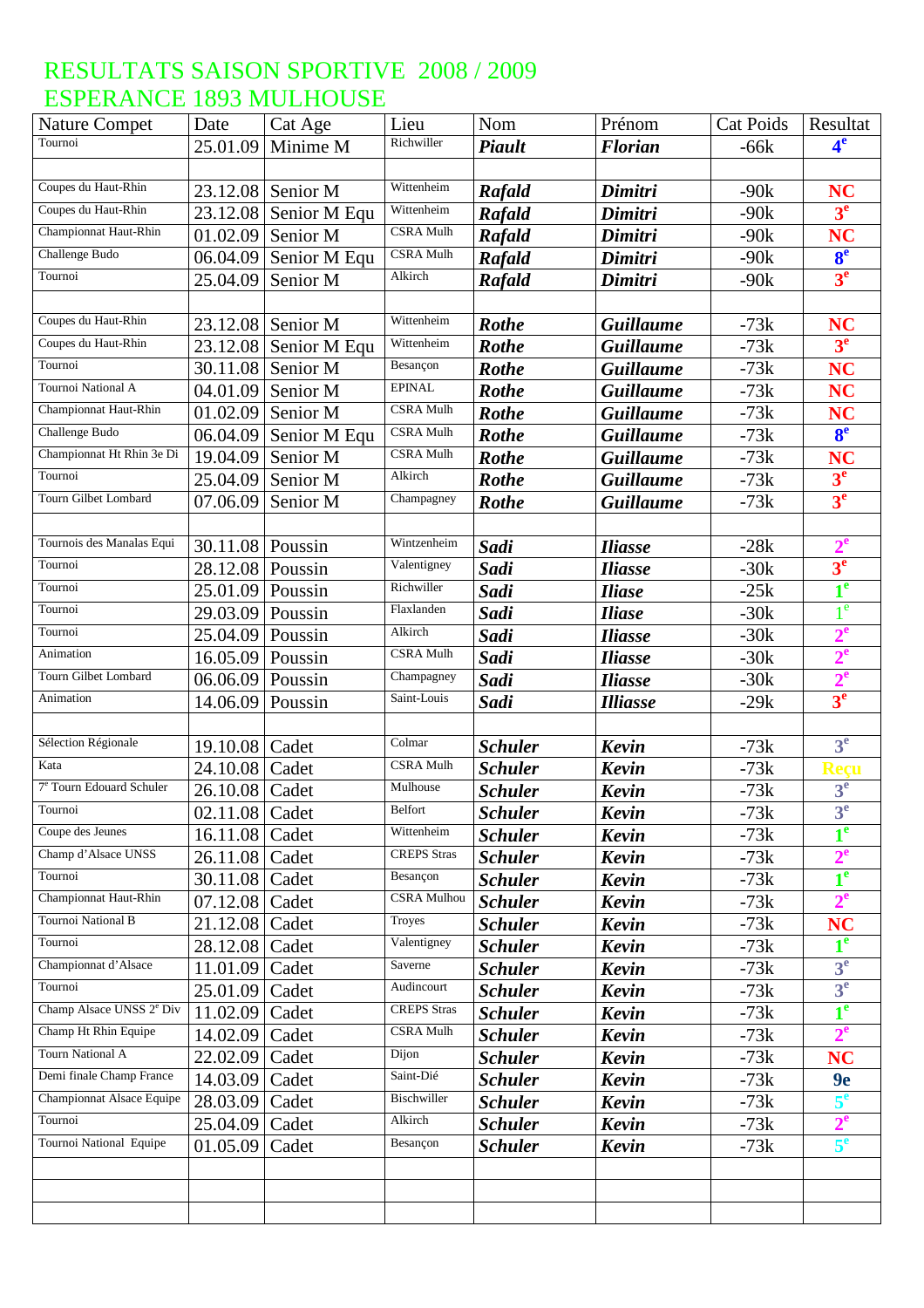| <b>Nature Compet</b>                 | Date     | Cat Age                 | Lieu             | Nom               | Prénom           | <b>Cat Poids</b> | Resultat       |
|--------------------------------------|----------|-------------------------|------------------|-------------------|------------------|------------------|----------------|
| <sup>7e</sup> Tourn Edouard Schuler  | 26.10.08 | Minime F                | Mulhouse         | <b>Stimpfling</b> | Cécilia          | $-44k$           | <b>NC</b>      |
| Tournoi                              | 02.11.08 | Minime F                | <b>Belfort</b>   | <b>Stimpfling</b> | Cécilia          | $-44k$           | $5^e$          |
| Coupe des Jeunes                     | 16.11.08 | Minime F                | Wittenheim       | <b>Stimpfling</b> | Cécilia          | $-44k$           | 3 <sup>e</sup> |
| Tournoi                              |          | 30.11.08 Minime F       | Besançon         | <b>Stimpfling</b> | Cécilia          | $-44k$           | <b>NC</b>      |
| Tournoi                              | 25.01.09 | Minime F                | Richwiller       | <b>Stimpfling</b> | Cécilia          | $-44k$           | $2^e$          |
| Championnat Haut-Rhin                | 01.02.09 | Minime F                | <b>CSRA Mulh</b> | <b>Stimpfling</b> | Cécilia          | $-44k$           | $7^e$          |
| <b>District Muluouse</b>             | 2008/09  | Minime F                | CSRA Mulh        | <b>Stimpfling</b> | Cécilia          | $-44k$           | 3 <sup>e</sup> |
| Championnat Alsace                   | 22.03.09 | Minime F                | Huningue         | <b>Stimpfling</b> | Cécilia          | $-44k$           | 9e             |
|                                      |          |                         |                  |                   |                  |                  |                |
| 7 <sup>e</sup> Tourn Edouard Schuler | 26.10.08 | Poussine                | Mulhouse         | <b>Taik</b>       | <b>Chériane</b>  | $-25k$           | 1 <sup>e</sup> |
| Tournois des Manalas Equi            | 30.11.08 | Poussine                | Wintzenheim      | <b>Taik</b>       | <b>Chériane</b>  | $-33k$           | $2^e$          |
| Tournoi                              | 29.03.09 | Poussine                | Flaxlanden       | <b>Taik</b>       | <b>Chériane</b>  | $-33k$           | $2^e$          |
| Animation                            | 16.05.09 | Poussine                | <b>CSRA Mulh</b> | <b>Taik</b>       | <b>Chérianne</b> | $-33k$           | $2^e$          |
| <b>Tourn Gilbet Lombard</b>          | 06.06.09 | Poussine                | Champagney       | <b>Taik</b>       | <b>Chérianne</b> | $-34k$           | 1 <sup>e</sup> |
| Animation                            | 14.06.09 | Poussine                | Saint-Louis      | <b>Taik</b>       | <b>Chérianne</b> | $-32k$           | 3 <sup>e</sup> |
|                                      |          |                         |                  |                   |                  |                  |                |
| Tournois des Manalas Equi            | 30.11.08 | Mini-Poussin            | Wintzenheim      | Windgatter        | Luca             | $-33k$           | 3 <sup>e</sup> |
| Tournoi                              | 25.01.09 | Mini-Poussin            | Richwiller       | Windgatter        | Luca             | $-29k$           | 3 <sup>e</sup> |
| Tournoi                              | 29.03.09 | Mini-Poussin            | Flaxlanden       | Windgatter        | Luca             | $-27k$           | 3 <sup>e</sup> |
| Animation                            | 16.05.09 | Mini-Poussin            | <b>CSRA Mulh</b> | Windgatter        | Luca             | $-32k$           | $2^e$          |
|                                      |          |                         |                  |                   |                  |                  |                |
| Tournoi National A                   | 04.01.09 | Senior M                | <b>EPINAL</b>    | <b>Zekkara</b>    | <b>Kamel</b>     | $-73k$           | <b>NC</b>      |
| Championnat Haut-Rhin                | 01.02.09 | Senior M                | <b>CSRA Mulh</b> | <b>Zekkara</b>    | <b>Kamel</b>     | $-73k$           | <b>NC</b>      |
| Challenge Budo                       | 06.04.09 | Senior M Equ            | <b>CSRA Mulh</b> | Zekkara           | <b>Kamel</b>     | $-66k$           | 8 <sup>e</sup> |
|                                      |          |                         |                  |                   |                  |                  |                |
| Tournois des Manalas Equi            | 30.11.08 | Mini-Poussin            | Wintzenheim      | <b>Zinniger</b>   | <b>Maxime</b>    | $-23k$           | 3 <sup>e</sup> |
| Tournoi                              | 25.01.09 | Mini-Poussin            | Richwiller       | <b>Zinniger</b>   | <b>Maxime</b>    | $-25k$           | $1^e$          |
| Tournoi                              | 29.03.09 | Mini-Poussin            | Flaxlanden       | <b>Zinniger</b>   | <b>Maxime</b>    | $-25k$           | $2^e$          |
| Animation                            | 16.05.09 | Mini Poussin            | <b>CSRA Mulh</b> | <b>Zinniger</b>   | <b>Maxime</b>    | $-25k$           | $1^e$          |
| Tourn Gilbet Lombard                 |          | $07.06.09$ Mini-Poussin | Champagney       | <b>Zinniger</b>   | <b>Maxime</b>    | $-26k$           | $2^e$          |
| Animation                            |          | $14.06.09$ Mini-Poussin | Saint-Louis      | <b>Zinniger</b>   | <b>Maxime</b>    | $-26k$           | 1 <sup>e</sup> |
|                                      |          |                         |                  |                   |                  |                  |                |
| Coupes du Haut-Rhin                  |          | 23.12.08 Senior M       | Wittenheim       | Zouhair           | Youssef          | $-81k$           | 3 <sup>e</sup> |
| Championnat Haut-Rhin                | 01.02.09 | Senior M                | <b>CSRA Mulh</b> | Zouhair           | Youssef          | $-81k$           | 3 <sup>e</sup> |
| Championnat d'Alsace                 | 22.03.09 | Senior M                | Huningue         | Zouhair           | Youssef          | $-81k$           | $7^e$          |
| Challenge Budo                       | 06.04.09 | Senior M Equ            | <b>CSRA Mulh</b> | Zouhair           | Youssef          | $-81k$           | 8 <sup>e</sup> |
| Championnat Ht Rhin 3e Di            | 19.04.09 | Senior M                | <b>CSRA Mulh</b> | Zouhair           | Youssef          | $-81k$           | 3 <sup>e</sup> |
| Tournoi                              | 25.04.09 | Senior M                | Alkirch          | Zouhair           | Youssef          | $-81k$           | 1 <sup>e</sup> |
| Championnat d'Alsace 3eD             | 31.05.09 | Senior M                | Saint Louis      | Zouhair           | Youssef          | $-81k$           | 3 <sup>e</sup> |
|                                      |          |                         |                  |                   |                  |                  |                |
|                                      |          |                         |                  |                   |                  |                  |                |
|                                      |          |                         |                  |                   |                  |                  |                |
|                                      |          |                         |                  |                   |                  |                  |                |
|                                      |          |                         |                  |                   |                  |                  |                |
|                                      |          |                         |                  |                   |                  |                  |                |
|                                      |          |                         |                  |                   |                  |                  |                |
|                                      |          |                         |                  |                   |                  |                  |                |
|                                      |          |                         |                  |                   |                  |                  |                |
|                                      |          |                         |                  |                   |                  |                  |                |
|                                      |          |                         |                  |                   |                  |                  |                |